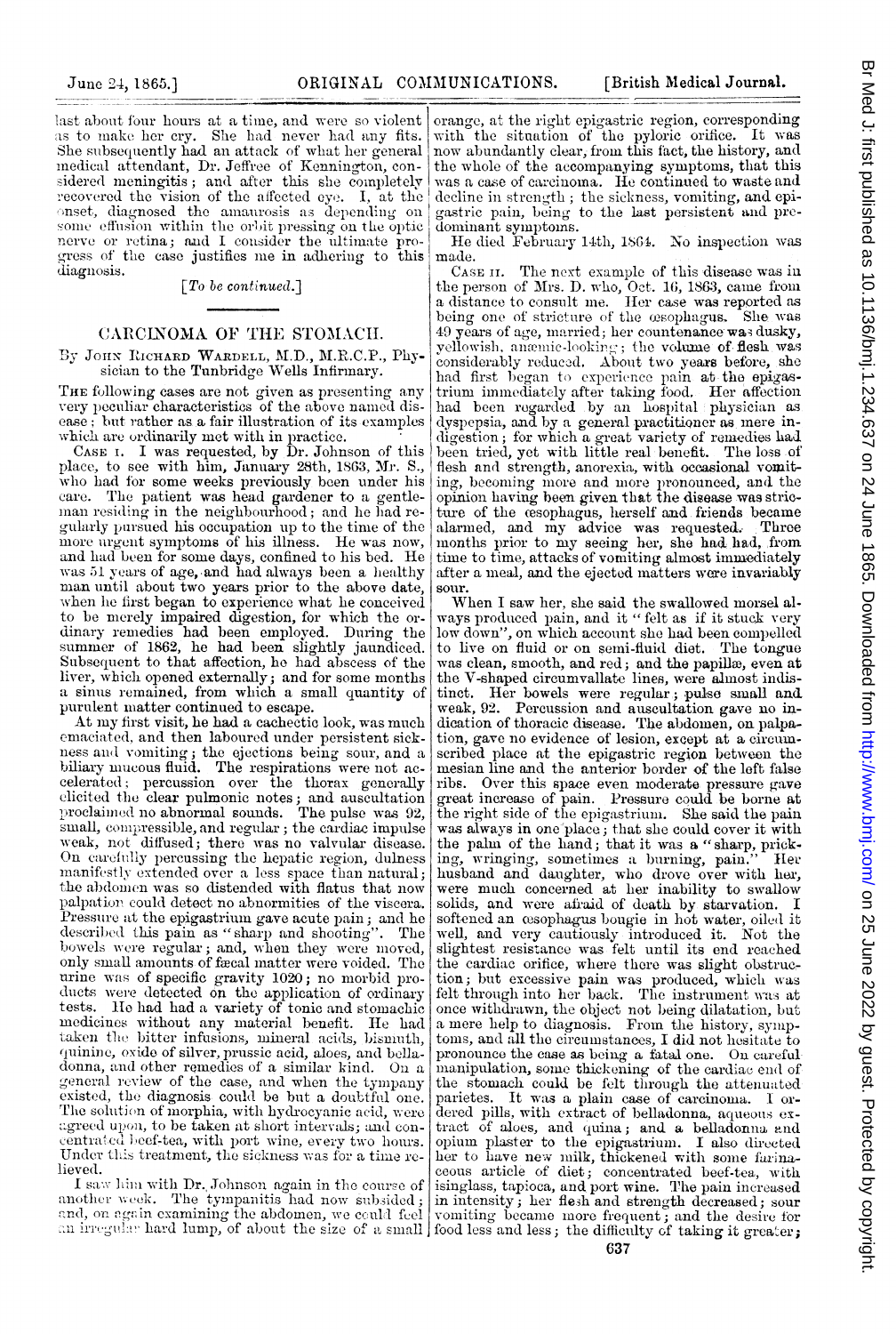and she gradually sank on December 16th, about two years and three months from the commencement of<br>her illnessied by the commencement of<br>CASETH. I was desired by Dr. Johnson, May 16th,

1863, to see a patient who for three months previously had been under his tare). He was a tall, powerful<br>man, 55 years of age, of florid complexion, who,<br>twelve months before this date, had enjoyed good health. He then began to labour under a sense of pain and fulness at the epigastrum, but he did not for some time subsequently seek advice. In Feb. 1863, he consulted Dr. Johnson, who treated his case in the ordinary manner when such symptoms are<br>examplified. He had given to him, from time to time,<br>a variety of stomachic inedictines, which were followed by some temporary improvement. But he did not make progress, and my own opinion was asked. When I first saw him, the pulse was 78, volume good, and regular. The physical signs of the thoracic organs were natural. The tongue was covered with The gastric symptons and the loss of flesh are such a thin creamy coat; his appetite was impaired; the bowels were inclined to be confined, necessitating the occasional use of some aperient. On examining the abdomen, the opigastrium was fall, rounded, and preternaturally resonant on percussion. Pressure over this region, at the mesial line and towards the left hypochondrium, gave pain which extended into the left back. He placed his fingers on the precise spot, which "felt tender." No tamour, nor well defined härdness, could be detected. The kidneys acted normally. The urine was of specific gravity 1020; no morbid products were found, except excess of triplephosphates: Ho had latterly become desponding, and was easily fatigued. It was now impossible to say, whether it was or was not malignant disease. There was vet no great wasting; nor had he the cachectic expression. He had hydrocyanic acid, strychnine, aloes, extract of opium, extract of belladonna, belladonna plaster to the epigastrium, and like remedies, with a carofully regulated diet. He improved<br>for a time; but the pain, which was of the stabbing kind, never entirely removed. He made no real progress; and he was recommended to go to Brighton, where he remained a month. On his return, he was thinner; and the face began to wear a haggard. sharper expression. Nitrate of silver, extract of conjum; decoction of cinchona, and dilute nitric acid, were given; and morphia at bed-time. He had more pain after meals; the vomiting matters ejected were always source He was ordered to have a linithent of camplion, extract of belladonna, tincture of some pain on pressure at the epigastrium, He could opinin, and chloroform, to be applied to the epigas- lie on either side, but was most free from pain when

pain sharp and lanoinating; the vomitings more frethent. He was recommended to consult Dr. Brinton; and, at Dr. Johnson's request, I wrote a short account of the case. That gentleman's reply was as follows: Hollows.

"I have examined Mr. - very carefully; and, on the whole, fear your opinion is only too correct. At 'least. I find considerable thickening of the stomach hear its cardine end; and surmise that a certain degree of softening and abrasion of the muddes memhere. At the same time, it is quite possible that. these symptoms and appearances may be due to mereulceration without a markedly cancerous deposit. Even in the latter case, I should hope much may be done (as I have certainly found in cases with peculiarities analogous to this) to relieve his sufferings. and defer the result. The prescription and diet conour in essentials with the plan already pursued."<br>(The prescription was for rills, with extract of colo-

cynth and extract of belladonna, and quina; strong soups and farinaceous food for diet.)

During the next three months, all the symptoms were more pronounced. Emaciation went on; strength rapidly declined; he had pain without intermission; the sour vomitings soon after meals became more frequent; and the nature of the malady was only too obvious. At the epigastric region, to the left of the mesian line and tewards the hypochondrium, there was resistive hardness, and even moderate pressure increased the pain. Morphia was given every night. The bowels were opened on alternate days by enemata. Lime-water or milk were given to relieve excessive acidity. Having to go to<br>London on Jan. 24th, 1864, he wished to consult Dr. Budd. Again, at Dr. Johnson's request, I wrote a concise detail of the case. Dr. Budd replied as follows:

"I agree with you and Dr. Johnson that the disease under which  $Mr. \longrightarrow$  is suffering is malignant. as usually betoken malignant disease; and in the left epignatric region (to which you directed my attention) an irregular lump can be felt. I would recommend a light diet, some soothing medicines, such as chloric ether, hydrocyanic acid, and tineture of calumba, hicarbonate of potash, or Vichy water, a belladonna plaster over the epigastrium; morphia every night, and occasionally a colocynth or aloctic  $|$  pill." al cars

In the course of another month, he became confined to the house. The emiates required to be very considerably increased. The emacration became at length extreme. Port wine, brandy, jeed champagne, concentrated beef-tea, for a short time extended his existence; and he died March 12th.

CASE 1v. J. T., aged 64, a thin anaemic-looking man, for many years had been in declining health. This gentleman told me that five years previously he began to experience much disorder in the stomach and bowels, the former frequently giving considerable pain; the latter being irregular in their action, with much tendency to be contined, He placed himself under my care March 25th, 1864. He had been treated by several practitioners, yet without deriving more than temporary benefit. He looked languid and haggard, the countenance always being expressive of suffering. The physical signs of the heart had pain at the right iliac fossa, described as laneinating and shooting up into the right back; also Thin, Figure 2011, We believed in the existence of epigesting. When he said dipp. or what the same that the contract of the contract of the same of the contract of the same of the contract of the same of the same increased he would say, "I am tolerably easy when erect." When pressed at the right hypogastrium, pain was experienced; and percussion gave dulness, which, however, from time to time differed in extent and intensity. He was much troubled with flatus; and the howels were rangly moved, except by artificial means. There was no disease of the bladder; the urine was normal both in quantity and eheracteristics. His sickness or somiting. I ordered him nitrate of his-<br>muth with infusion of calumba and tingture of henbane. The minoral acids, morphia, extract of belladonna, aqueous extract of aloes, quinine, were<br>given; and epithems, with helladonna, opium, and chloroform; and a diet selected of the most digestible and nourishing articles, as pounded meat, new milk, eggs, concentrated soups, jellies, and the like; wine and brandy in small quantities. Under this treatment, he for a time seemed to rally; his appetite was better; he slept longer; and he had more hope; yet